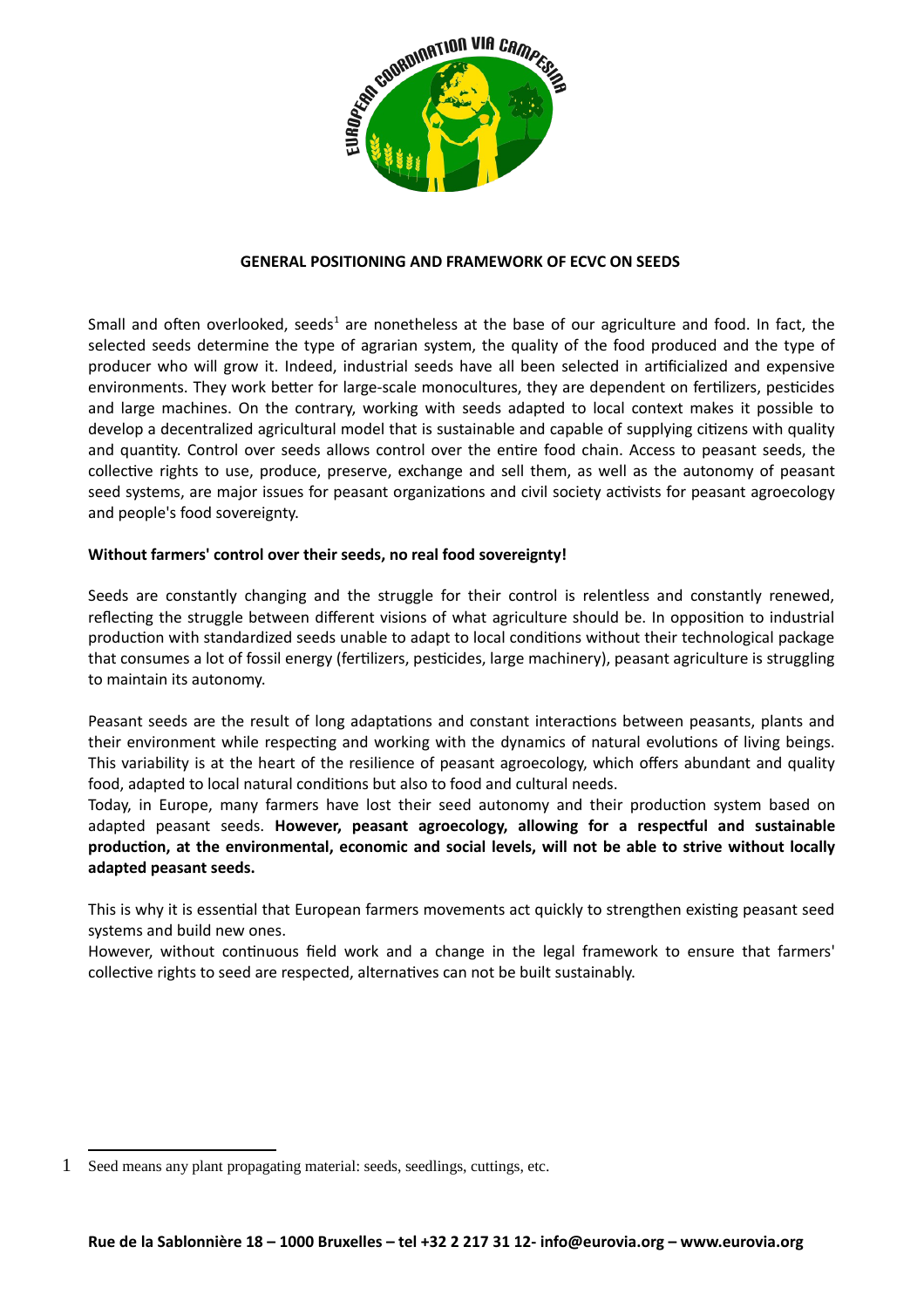

It is for these reasons, to defend the food and political sovereignty of the people, that ECVC positions itself in opposition to the political processes that affect farmers' rights to seeds and urges its members to act:

 *For* **the collective rights of peasants to use, conserve, exchange, develop and sell their own seeds,** because without peasants' sovereignty over their seeds, no real food sovereignty.

Europe adopted in the 1960s a series of directives asking the Member States to create official catalogs whose compilation makes up the European catalog. Only seeds belonging to one variety registered in this catalog are authorized for sale. To be part of this catalog, the variety must first undergo a series of tests to verify that it meets the three criteria of: Distinction, homogeneity and stability (DHS test). In addition, in the case of field crops, it is necessary to evaluate the improvement compared to existing varieties (VCU test): Value for Cultivation and Use). Only if the variety meets these standards can its seed be marketed.

The different EU member states are also part of the International Treaty on Plant Genetic Resources for Agriculture and Food (ITPGRFA). The ITPGRFA, approved in 2001 by 116 countries and more than 140 today, aims at the conservation and sustainable use of plant genetic resources of major crops for food and agriculture, as well as the equitable sharing of benefits, deriving from their use. The ITPGRFA is also the only treaty to recognize the rights of farmers (Preamble and Article 9 of the ITPGRFA<sup>[2](#page-1-0)</sup>) and to put in place a Multilateral system of facilitated access (MLS) and benefit sharing from their use.

However, this treaty does not allow for any sharing of benefits and is only a tool facilitating the access of the seed industries to the peasant seeds that farmers passed down from generation to generation during human history and recently shelved in public seed banks.

# **Article 9 ITPGRFA- Farmers' Rights**

**9.1** The Contracting Parties recognize the enormous contribution that the local and indigenous communities and farmers of all regions of the world, particularly those in the centers of origin and crop diversity, have made and will continue to make for the conservation and development of plant genetic resources which constitute the basis of food and agricultural production throughout the world.

**9.2** The Contracting Parties agree that responsibility for realizing Farmers' Rights, as they relate to plant genetic resources for food and agriculture, rests with national governments. In accordance with their needs and priorities, each Contracting Party should, as appropriate and subject to its national legislation, take measures to protect and promote Farmers' Rights, including:

**a)** protection of traditional knowledge relevant to plant genetic resources for food and agriculture;

**(b)** the right to equitably participate in sharing benefits arising from the utilization of plant genetic resources for food and agriculture; and

**(c)** the right to participate in making decisions, at national level, on matters related to the conservation and

<span id="page-1-0"></span><sup>2</sup> FAO, International Treaty on Plant Genetic Resources for Food and Agriculture, 2009: http://www.fao.org/3/ai0510e.pdf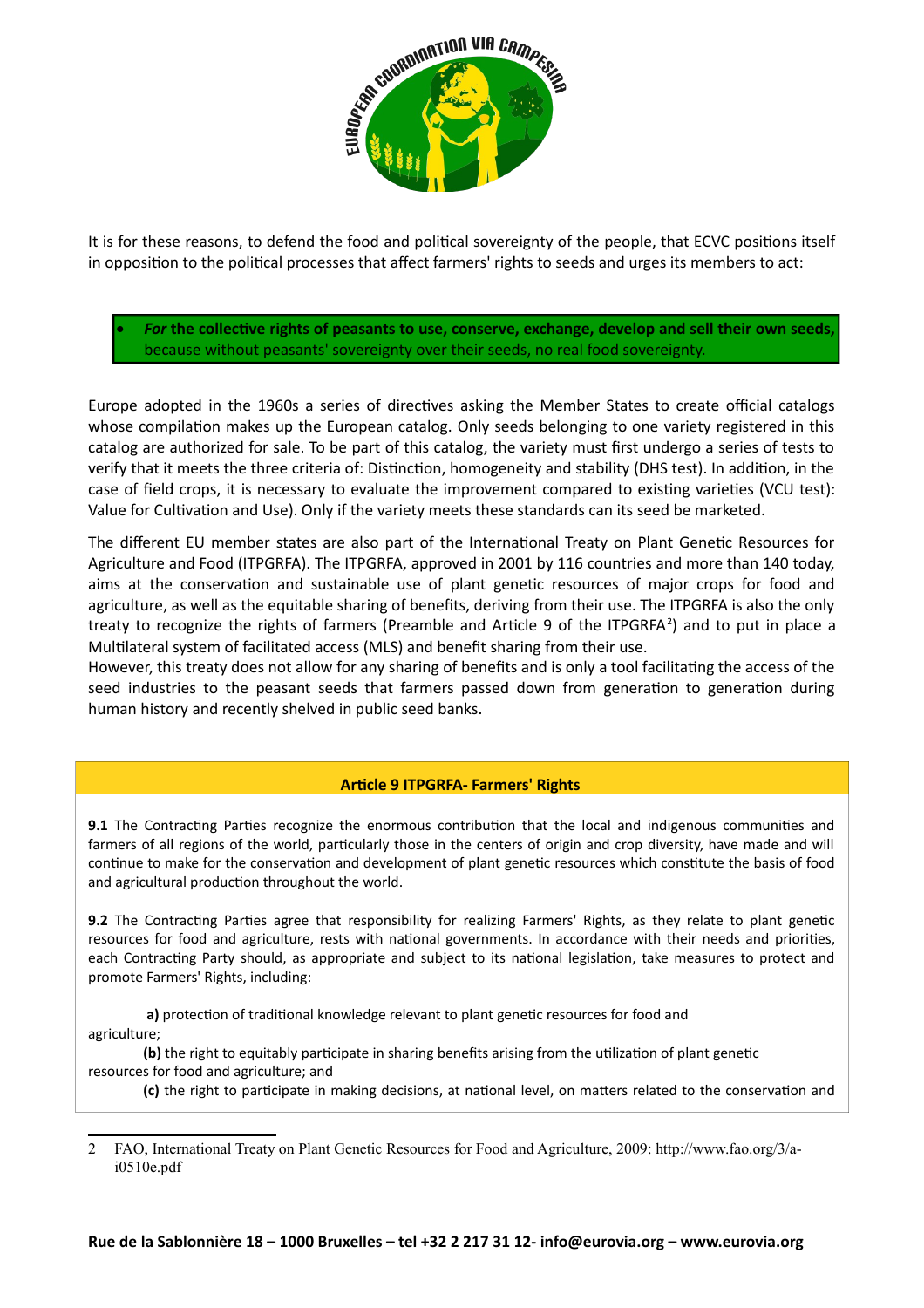

sustainable use of plant genetic resources for food and agriculture.

**9.3** Nothing in this Article shall be interpreted to limit any rights that farmers to save, use, exchange and sell farmerssaved seed/propagating material, subject to national law and as appropriate.

If this treaty establishes and defines very clearly the rights of peasants, it leaves the responsibility for the realization of these rights to the states. Yet, after 10 years, these rights are still not enforced in most countries and the so-called fair benefit sharing has not generated any payments from the industry. Today, the industry even wants to go further by modifying the treaty to extend the multilateral system to all cultivated species that are still excluded. These changes will allow the industry to use the treaty to circumvent its obligations of prior consent and avoid sharing the benefits gained from their use.

**ECVC is fighting for the real and unrestricted enforcement in each country of the peasant's rights as stipulated in Article 9 of the ITPGRFA Treaty.**

**ECVC requests that the genetic resources listed by the treaty and used by the industry cannot be confiscated by Intellectual Property Rights (IPRs) but remain public resources accessible to all.**

**ECVC calls for the industry to pay, through binding mechanisms, the equitable sharing of benefits as stipulated in the treaty.**

**ECVC invites the states to develop laws guaranteeing the implementation of farmers' rights on seeds such as the laws of Venezuela[3](#page-2-0) and Ecuador[4](#page-2-1) .**

#### *Against* **transgenic GMOs and new GMOs**

GMOs (Genetically Modified Organisms) have been repeatedly rejected by the European population, aware of the risks and insecurity of these techniques for agriculture in general, for the health of consumers, for the rights of producers and for the environment. The opportunity to act collectively as an organized civil society has been proven effective and European legislation has turned down most GM crops in Europe, allowing member states' national legislations to go even further and to ban culture of GMOs authorized by the EU (MON810 maize). Today only Spain and Portugal still cultivate it.

If the cultivation is heavily regulated, imports are not. Here again, the reaction of civil society has led to stricter regulation of products intended for human consumption.

However, while imports for human consumption are low, the majority of animals reared in the conventional

<span id="page-2-0"></span><sup>3</sup> See the Organic Biodiversity Management Act (Gaceta Oficial 39.070 del 1 of December 2008)

<span id="page-2-1"></span><sup>4</sup> In particular, the articles 401, 402 and 403 of the Constitution prohibit: the granting of rights, including intellectual property rights, on derived or synthesized products obtained through collective knowledge of national biodiversity; OGMS; as well as state participation in international treaties that act against biodiversity and collective rights. The Constitution can be found on the website:

[http://www.pichincha.gob.ec/phocadownload/leytransparencia/literal\\_a/normasderegulacion/constitucion\\_republica](https://translate.google.com/translate?hl=en&prev=_t&sl=fr&tl=en&u=http://www.pichincha.gob.ec/phocadownload/leytransparencia/literal_a/normasderegulacion/constitucion_republica_ecuador_2008.pdf) [\\_ecuador\\_2008.pdf](https://translate.google.com/translate?hl=en&prev=_t&sl=fr&tl=en&u=http://www.pichincha.gob.ec/phocadownload/leytransparencia/literal_a/normasderegulacion/constitucion_republica_ecuador_2008.pdf)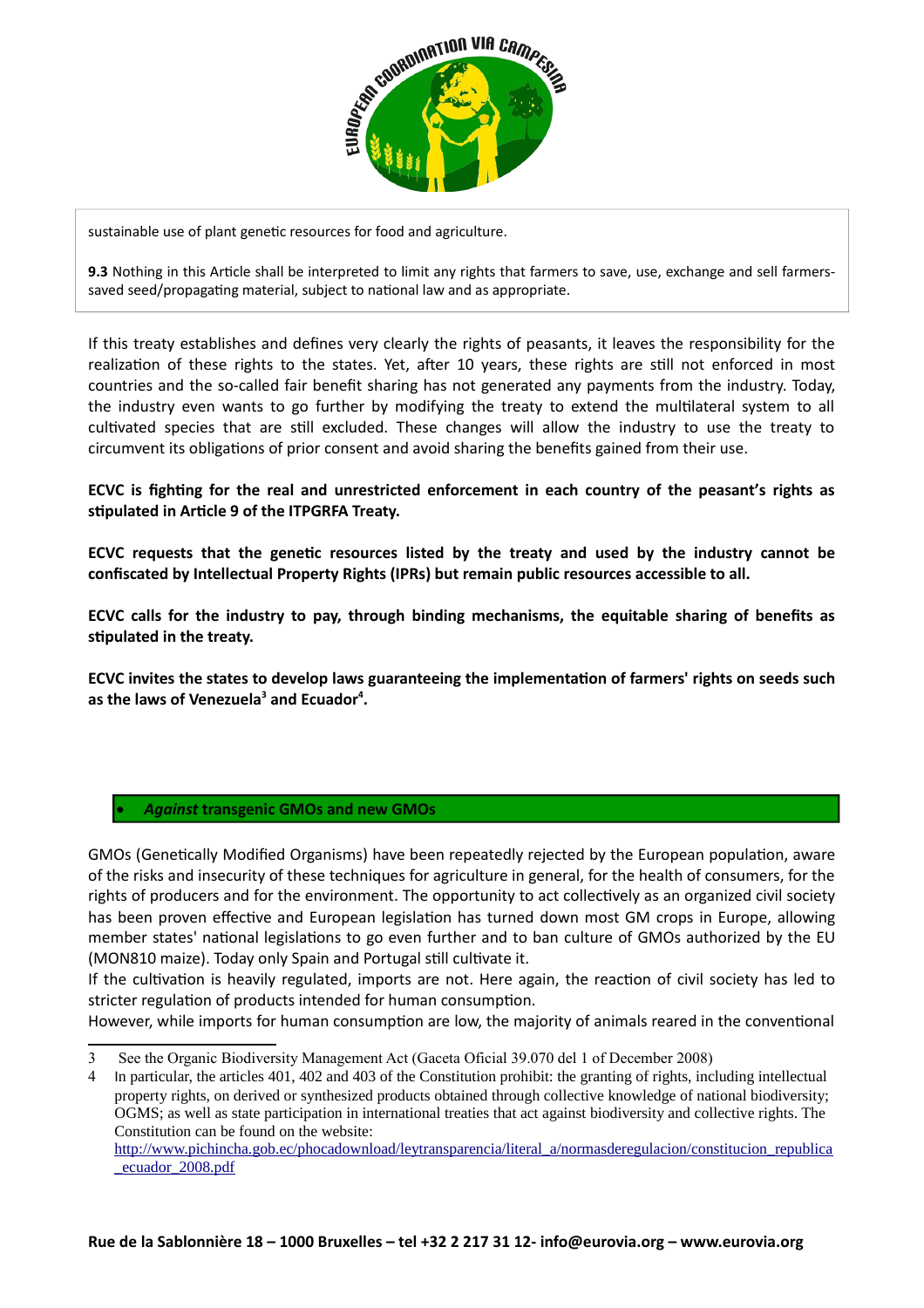

system are fed with soybeans and other imported transgenic food, without the need for prior health and environmental assessment, without control or labeling of these animal products that are destined for human consumption.

### *Brief summary of EU legislation on GMOs*

The basic laws regulating GMOs are **Directive 2001/18, Regulations 1829/2003 and 1830/2003** .

GMO legislation requires: Mandatory risk assessment, labeling, traceability and monitoring of genetically modified products and products obtained therefrom. The definition of an organism as a GMO is determined by Directive 2001/18.

These laws do not prohibit the release of GMOs into the environment or products derived from GMOs.

The stated purpose of the EU regulations on GMOs is to guarantee "a high level of protection of: human life and health, animal health and welfare, the environment and the interests of consumers "(Regulation 1829/2003).

Since the entry of the current framework, more than 60 genetically modified crops have been authorized for import and one type of genetically modified crop (BASF's Amflora potato) is authorized for cultivation (authorization has been granted subsequently canceled.) The only GM crop currently authorized, Monsanto MON810 maize, was authorized in 1998 under the previous rules.

No genetically modified animals have been authorized within the European Union, neither for breeding nor for import.

Following the mobilization of European civil society against transgenic plants, the industry tries to circumvent the refusal of the population and the legislation regulating GMOs by proposing "*New Selection Techniques" (NBT[5](#page-3-0) ).* Differently named in order to mislead consumers, these new techniques that artificially modify (*in vitro*) the genetic sequences of plants, bring the same risks as transgenesis for health, for the environment, for biodiversity as well as for the autonomy and for the rights of peasants. In addition, these genetic changes hidden by the industry open the door to biopiracy<sup>[6](#page-3-1)</sup> and allow the industry to claim the intellectual property of already existing seeds if they carry genetic information similar to that described in the patents.

<span id="page-3-0"></span><sup>5</sup> You can consult the ECVC summary document on new GMOs here: http://www.eurovia.org/wpcontent/uploads/2017/09/2017-09-EN-ECVC-STOP-New-OGM-1. pdf

<span id="page-3-1"></span><sup>6</sup> Biopiracy is : the use of a genetic resource and / or traditional knowledge associated with that resource without the consent of the State, community or indigenous people who holds that resource and / or knowledge, and without compensation for this use. On INFO OGM.org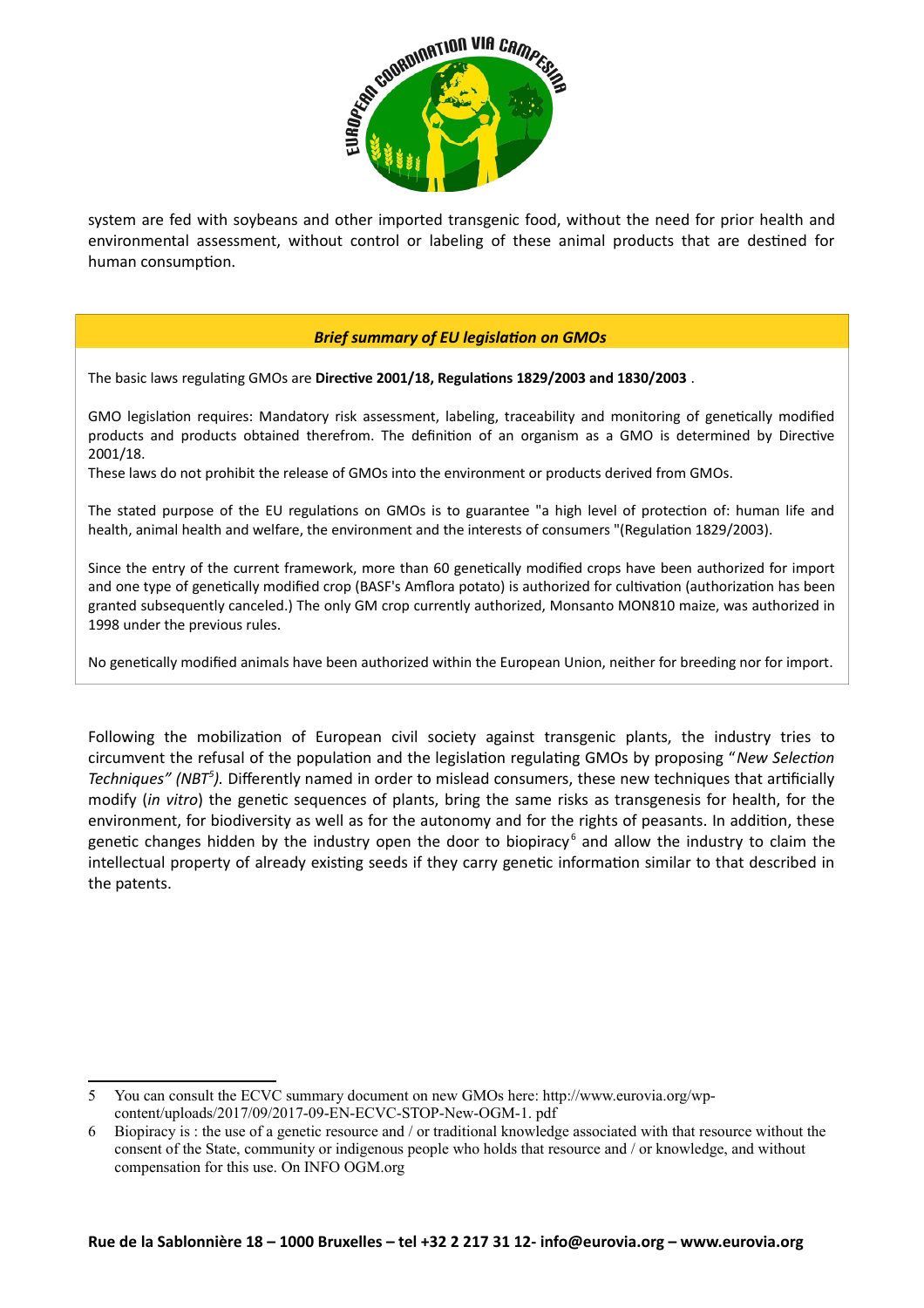

### *Do New Genetic Modification Techniques Produce GMOs?*

*GMOs are "organisms, with the exception of humans, whose genetic material has been modified in a way that does not occur naturally by multiplication and/or natural recombination"[7](#page-4-0)*

The biotechnology industry uses the term "New Selection Techniques" or NBT to refer to a set of techniques that do not produce GMOs.

However, when we look in detail at these new techniques, they do intervene at the level of genes.

The new techniques currently developed consist of:

**1.** Artificially insert into plant cells biological material (genetic sequences and/or protein), causing genetic changes;

**2.** Insert into plant cells a transgene from the same plant family;

**3.** Insert into a plant cell a transgene intended to modify some of their genes, then to eliminate this transgene while keeping the new intentional and unintentional genetic traits that it has enabled to acquire ;

**4.** To transplant another plant to a transgenic plant that is not, but which will receive the whole genetic and chemical components transported by the sap developed by the GMO rootstock.

**5.** Artificially cause multiple mutations of cells or isolated tissues of the plant and grown *in vitro* before regenerating them in the whole plant

In addition, like the transgenic GMOs, the first plants thus modified are tolerant to herbicides. Their cultivation necessarily increases the presence of residues of these pesticides in soils, in water and in our food.

### **ECVC calls for a move towards a total ban on GMOs and new GMOs for both cultivation and for human and animal consumption.**

**In addition, in the European Union legislation and national legislation framework, ECVC claims for:** 

- **the full application of the GMO regulation to all new GMOs, in particular those resulting from the so-called "NBT", in order to have a risk assessment and, if they are disseminated, labeling, traceability and monitoring of all products resulting from these techniques;**
- **strengthening scientific assessments of the impacts of** *new genetic modification techniques* **and guaranteeing their independence by completely avoiding industry-related scientists;**
- labeling animal products from animals that have consumed GMOs;

<span id="page-4-0"></span><sup>7</sup> Definition of GMOs in Article 2 of the European Directive 2001/18 which regulates GMOs.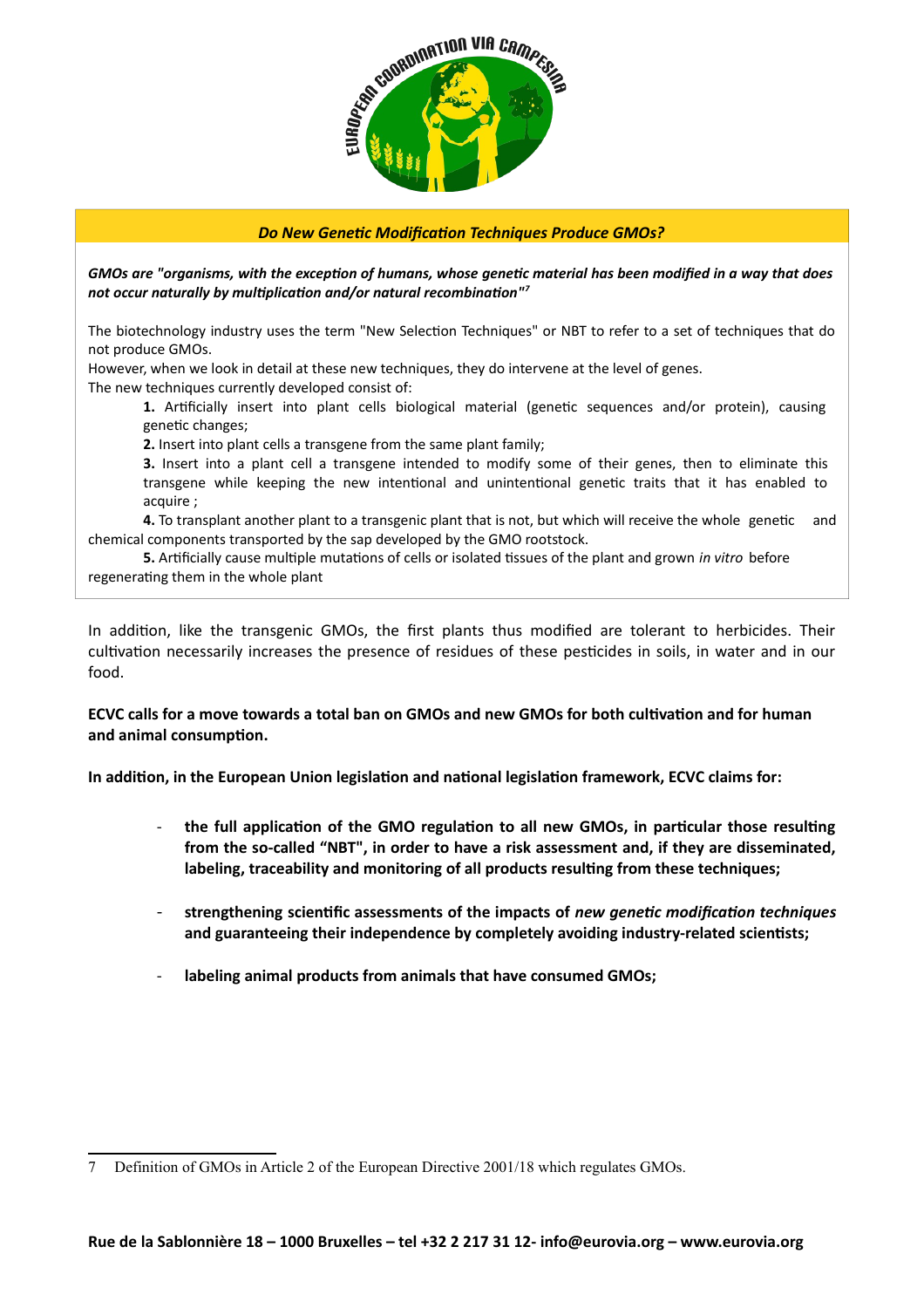

 *Against* **patents on living organisms and more particularly the patents on the dematerialized genetic information allowing the confiscation of the seeds present in the fields or gene banks**

The European Union has recently declared a ban on patents on plants and animals derived exclusively from biological processes<sup>[8](#page-5-0)</sup>.

However, the law does not stipulate that the elements that make up plants and animals, as well as the genetic information they contain, are also prohibited from patent*.* Nor does the law specify that the scope of a patent on genetic information obtained by a patentable process must be restricted, and not extend to plants and animals that naturally contain the same genetic information. Industries, in agreement with the European Patent Office, take advantage of this legal loophole to patent plants derived from essentially biological processes.

European patent rules are made in such a way that when the industry files a patent on plants or animals, that patent only relates to some of their genetic characteristics or "feature" and not on the whole plant or animal. Yet the protection of patents extends to *all* plants and *all* animals that contain or express the patented trait.

Indeed, new genetic modification techniques make it possible to describe traits that they modify in a way that does not distinguish them from similar native traits (which naturally exist in other plants or animals and have not been genetically modified).

Therefore, the industry can extend the protection of its patent to seeds, plants and animals that naturally contain the same trait.

Farmers cultivating a plant with some native traits patented would be prohibited from marketing their crops unless they are able to buy a license from the patent holder.

**ECVC requests an interpretation of Directive 98/44/EC on the legal protection of biotechnological inventions[9](#page-5-1) which would be based on the intentions of the legislators at the time of the adoption of this law (in 1998), so that it can prohibit any patent whose protection can extend to native seeds as well as plants derived from processes essentially organic.**

**ECVC urges European states to amend their national patent laws[10](#page-5-2) to fill this legal loophole and to protect farmers growing plants with native traits that may fall under the NBT patent.**

In addition, the ITPGRFA (International Treaty on Plant Genetic Resources for Agriculture and Food) recognizes the rights of farmers and considers them as a stakeholder in the conservation of biodiversity, so **ECVC also invites the ITPGRFA and States to prohibit the patentability of genetic information contained in the plant genetic resources of the Multilateral System and any other rights that limit the rights of farmers to retain, use, trade and sell them.**

<span id="page-5-0"></span><sup>8</sup> Indeed, " *plant or animal varieties and essentially biological processes for the production of plants or animals* ". Essentially biological processes are processes that " *consist entirely of natural phenomena such as cropping or selection* ". See Articles 2.2 and 4 (b) of Directive 98/44 / EC and Article 53 (b) of the European Patent Convention.

<span id="page-5-1"></span><sup>9</sup> http://eur-lex.europa.eu/legal-content/FR/TXT/?uri=CELEX:31998L0044

<span id="page-5-2"></span><sup>10</sup> You will find more details on the national patent laws in the appendix.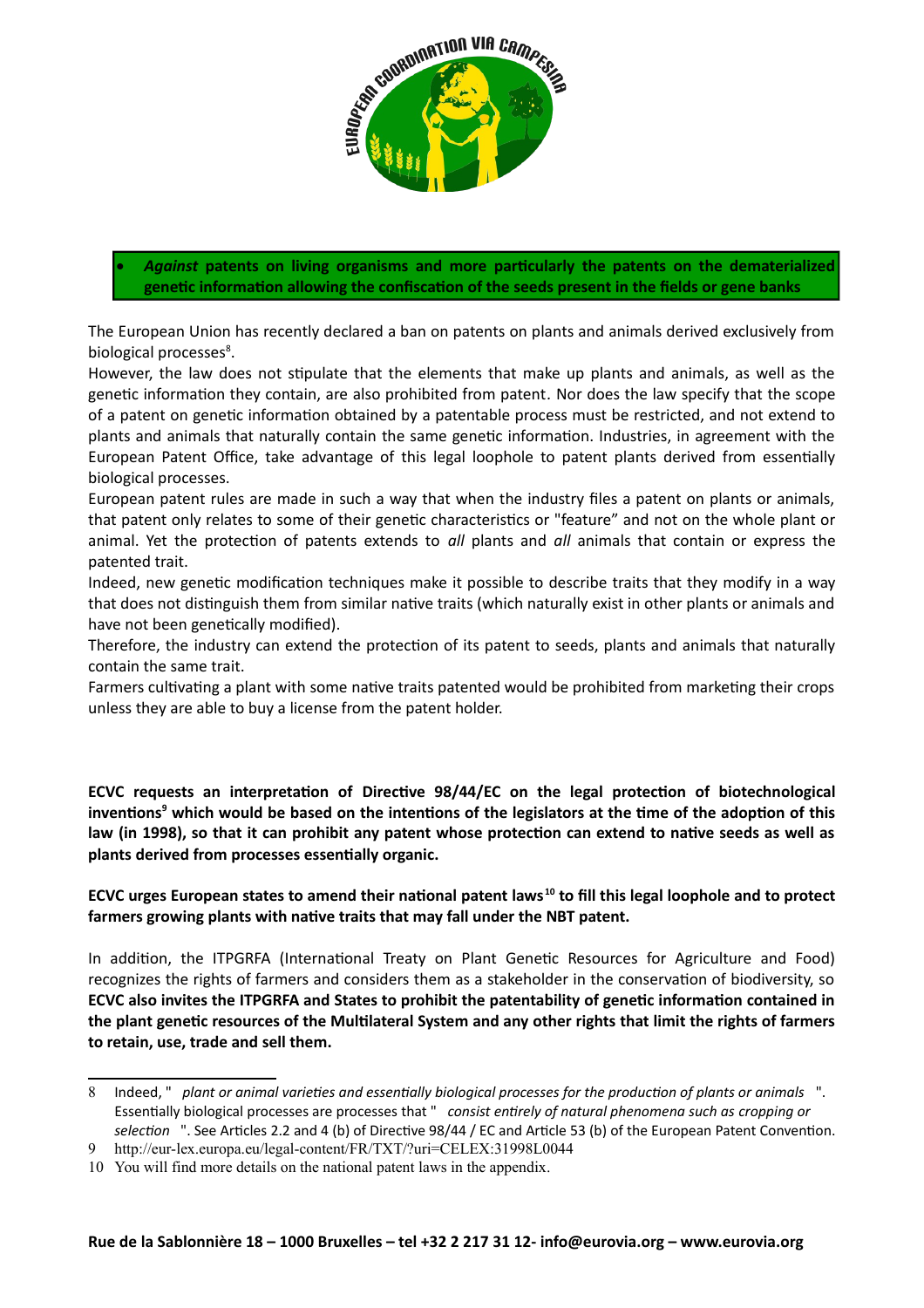

 *Against* **the UPOV laws and the French proposal of the UPOV 2021 reform which further restricts the rights of farmers as well as breeders' access to genetic variability**

UPOV (Union for the Protection of Plant Varieties<sup>[11](#page-6-0)</sup>) is an intergovernmental organization that aims to protect the intellectual property rights of the industry on seeds, through the introduction of New Variety Certificate (COV). Commercial varieties protected under the UPOV system aim to adapt the harvests to the needs of the world market, requiring standardized products, and must therefore meet the criteria of distinction, homogeneity and stability. Their cultivation requires the same standardization of environmental conditions that can only be achieved with chemical fertilizers and pesticides, irrigation, heated greenhouses. Commercial varieties of the UPOV system were selected using the varieties grown by millions of farmers collected free of charge in all fields of the world - which constitute almost all plant genetic resources stored in germplasm banks.

Many countries are adopting legislation that follow the UPOV convention under the pressure of the Free Trade Agreements and then criminalises the exchange of seeds between farmers that are not certified to meet the criteria of distinction, homogeneity and stability.

UPOV, which is already providing legal tools to the industry for seed grabbing, goes even further with the proposal for the UPOV 2021 reform. Indeed, this reform proposes to bring the new variety certificate (COV) closer to the industrial patent, by eliminating during the first five years the right to use a protected variety to select another, which is called the exception of the selector. Farmers will thus lose the right to adapt these varieties to their own local growing conditions.

In addition, it plans to identify the varieties protected by dematerialized genetic information - in addition to the visible characteristics of the plant - thus making it possible to identify them easily in the fields, but also in the harvests, the processed products, in the field and in the consumer's plate. This will lead to increased repression against peasants who use their farm seeds without paying royalties.

In addition, with UPOV, there is no obligation to describe the invention. It is not obligatory to give information on the procedure for obtaining the seed - which in this context is an industrial secret. Unlike the patent which makes it mandatory to describe the invention, UPOV facilitates the commercialization of GMOs by keeping them hidden.

If COV become as effective in 2021 as the patent, to limit the rights of farmers and the breeder's exception, it will quickly replace the patent. That is why we must not listen to the sirens of industrial seed companies who claim to oppose the patent even as they strengthen UPOV to become more restrictive than the patent.

<span id="page-6-0"></span><sup>11</sup> The UPOV Convention entered into force on 10 August 1968, and was revised on 10 November 1972, 23 October 1978 and 19 March 1991. States and certain intergovernmental organizations that wish to accede to the UPOV Convention must have laws on the protection of plant varieties which correspond to the 1991 Act of the Convention. On the UPOV website, http://www.upov.int/upovlex/en/#notified, you can find the legislation of the members of the Union that has been notified in accordance with the UPOV Convention, the notifications according to the Convention UPOV concerning the different members of the Union (eg accessions, ratifications), and the text of the UPOV Convention and its acts.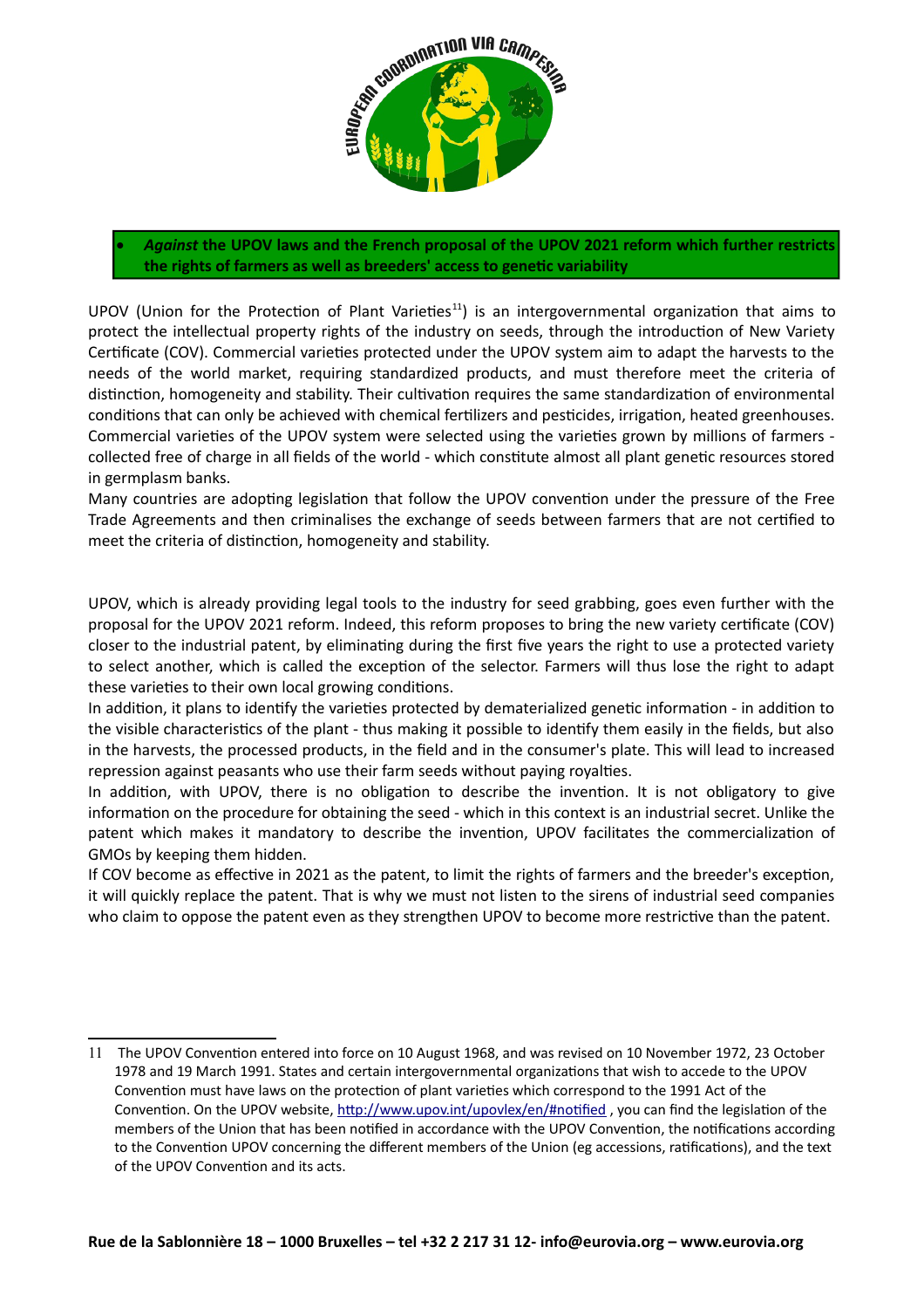

#### *Why the current UPOV legislation hampers peasants' rights*

The current UPOV Convention criminalizes and penalizes producers who sow or exchange seed from their own crop, grown from a variety protected by COV.

Knowing that for more than half of the world's farmers, seed self-production is a tradition and a financial necessity as well as for adapting commercial varieties to their local growing conditions, criminalizing informal seed systems comes down to threatening global food security<sup>[12](#page-7-0)</sup>.

Finally, UPOV varieties were all selected from the millions of peasant varieties collected free of charge in all fields of the planet, it would seem logical and equitable that peasants could also reuse freely commercial seeds that they bought.

**ECVC calls for fighting within national legislative frameworks against the adoption of UPOV (current and draft 2021) which restricts farmers' rights, prohibits farmers from reseeding and exchanging their own production and which criminalises peasants.** 

**ECVC calls for the fight against any intellectual property right (COV or patent) relating to dematerialized genetic information of plants and animals.**

# *Against* **the de-materialisation of seeds and knowledge of peasants and their reduction to patentable numerical data.**

The dematerialization of seeds means that seeds are no longer physically preserved within "seed banks" but are replaced by data centers that store only digitized genetic sequences. Dematerialization leads to a process in which it is easier to privatize and impose intellectual property rights. Large-scale projects are underway to sequence all the ITPGRFA plant genetic resources, such as the DIVSEEK program<sup>[13](#page-7-1)</sup>. At the same time, "open source" initiatives are sprouting which are aiming at making freely accessible as much information as possible on the new farmers' or breeders' seeds on the internet.

All of these initiatives are ultimately aiming at putting in place a standardized system of global database management. The problem coming along is that the seed industry will then be able to easily benefit from the interconnection of databases in order to identify and patent even more genetic traits and information without respecting patent prohibitions arising from easier access to databases resources of the ITPGRFA and without paying anything back to the farmers who selected these traits or to the Treaty's Benefit-sharing Fund. These initiatives, whether open source or not, may therefore lead to the privatization of all plant

<span id="page-7-0"></span><sup>12</sup> " Informal seed systems that mostly use part of the crop as breeding material now provide more than 70% of the world's available food using only 25% of the cultivated land. ". Detailed CVIA article on UPOV: [http://www.eurovia.org/en/lupov-and-treatment-](https://translate.google.com/translate?hl=en&prev=_t&sl=fr&tl=en&u=http://www.eurovia.org/fr/lupov-et-le-traite-) on-the-seeds /

<span id="page-7-1"></span><sup>13</sup> Detailed GMO info article on the DIVSEEK program https://www.infogm.org/6278-divseek-chronique-biopiraterielegalisee